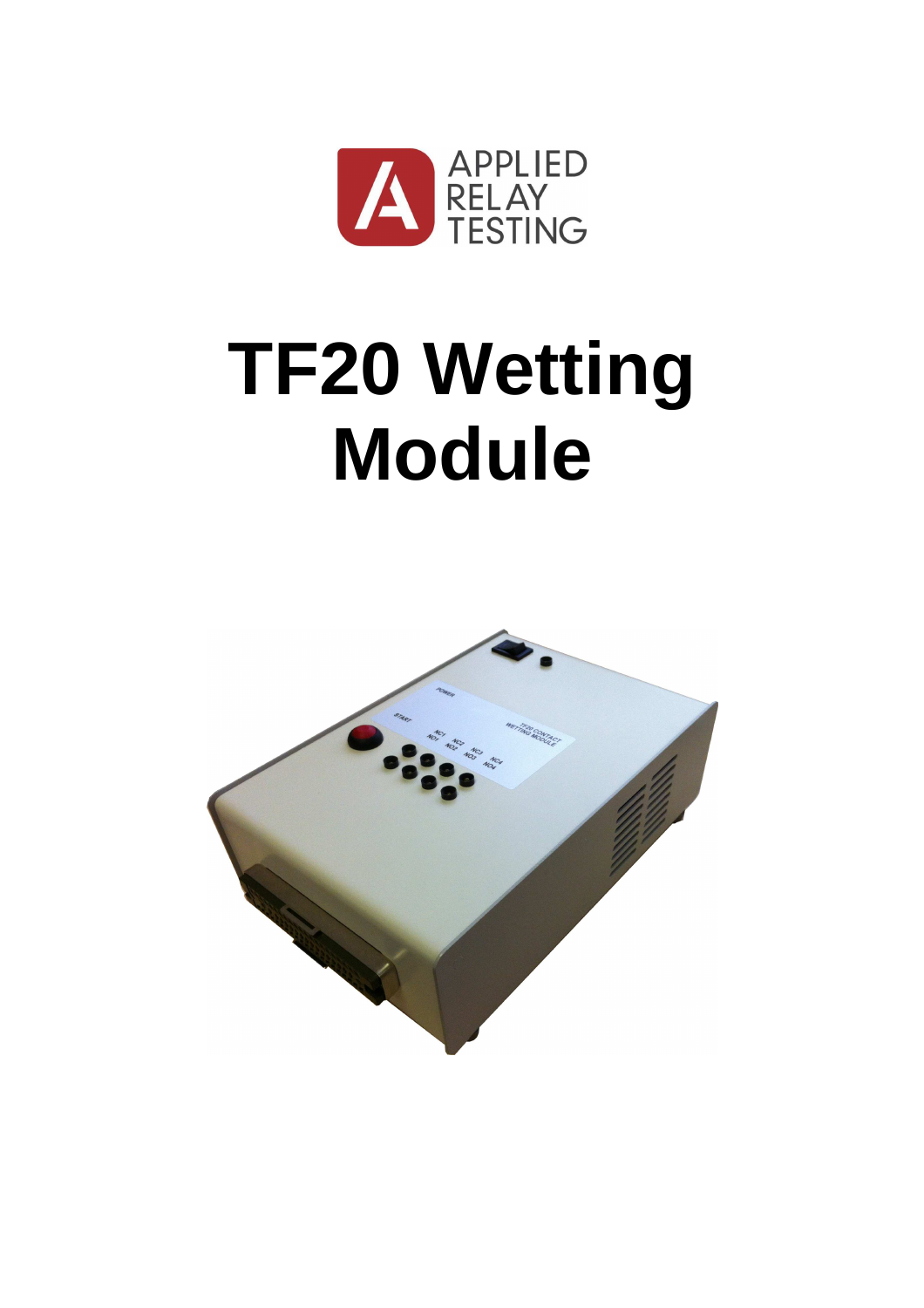### **Introduction**

The TF20 Wetting Module is designed to provide a nominal 24 Volt DC / 1 Amp contact load to assist the cleaning of contaminated electro-mechanical relay contacts fitted with contacts with a minimum rating of 24 V/1A switching capability. The module interfaces with the relay to be cleaned via a 60 pin Hirose socket mounted at the front of the unit.

The action of operating and releasing relay contacts whilst applying a wetting is primarily designed to assist the removal of contact contamination such as oxidation or any other contamination, a secondary effect may be to open welded contacts. Several operations of the TF20 test sequence may be required to rectify the contact faults. However relay contacts which are severely contaminated or welded might never recover and these should be discarded.

### **Relay compatibility**

The unit is designed to be used with single coil mono-stable or dual coil bistable relays which can operate from a DC coil voltage not exceeding 250 Volts and have a maximum coil current not exceeding 0.5 Amps. Flashing and timing relay types should not be used.

The unit is NOT suitable for use with relays which are fitted with one or more gold plated or low power relay contacts. If used with this type of relay contact the contact plating will be rapidly damaged.

### **Use with the TF10/TF15**

The Hirose 60 pin connector is compatible with Applied Relay Testing's TF10/TF15 series test fixtures\*. When connected, the 'Test' and 'Retest' switches will illuminate and pressing either the 'Test' or 'Retest' switch will initiate a wetting sequence. Alternatively pressing the local TF20 'Start' switch will initiate a wetting sequence.

\* These fixtures are custom designed for specific relay footprints – please contact ART if alternate footprints are required.

### **Coil power selection**

By default the rear panel slide switch should be set to '24V'. In this position the unit will operate single coil mono-stable or dual coil latching relays requiring a nominal 24 Volt dc coil voltage.

To use the unit with relays with other DC coil voltages the rear panel slide switch should be set to 'EXT'. In this mode coil power can be provided from an external bench style power supply (not provided) connected to the rear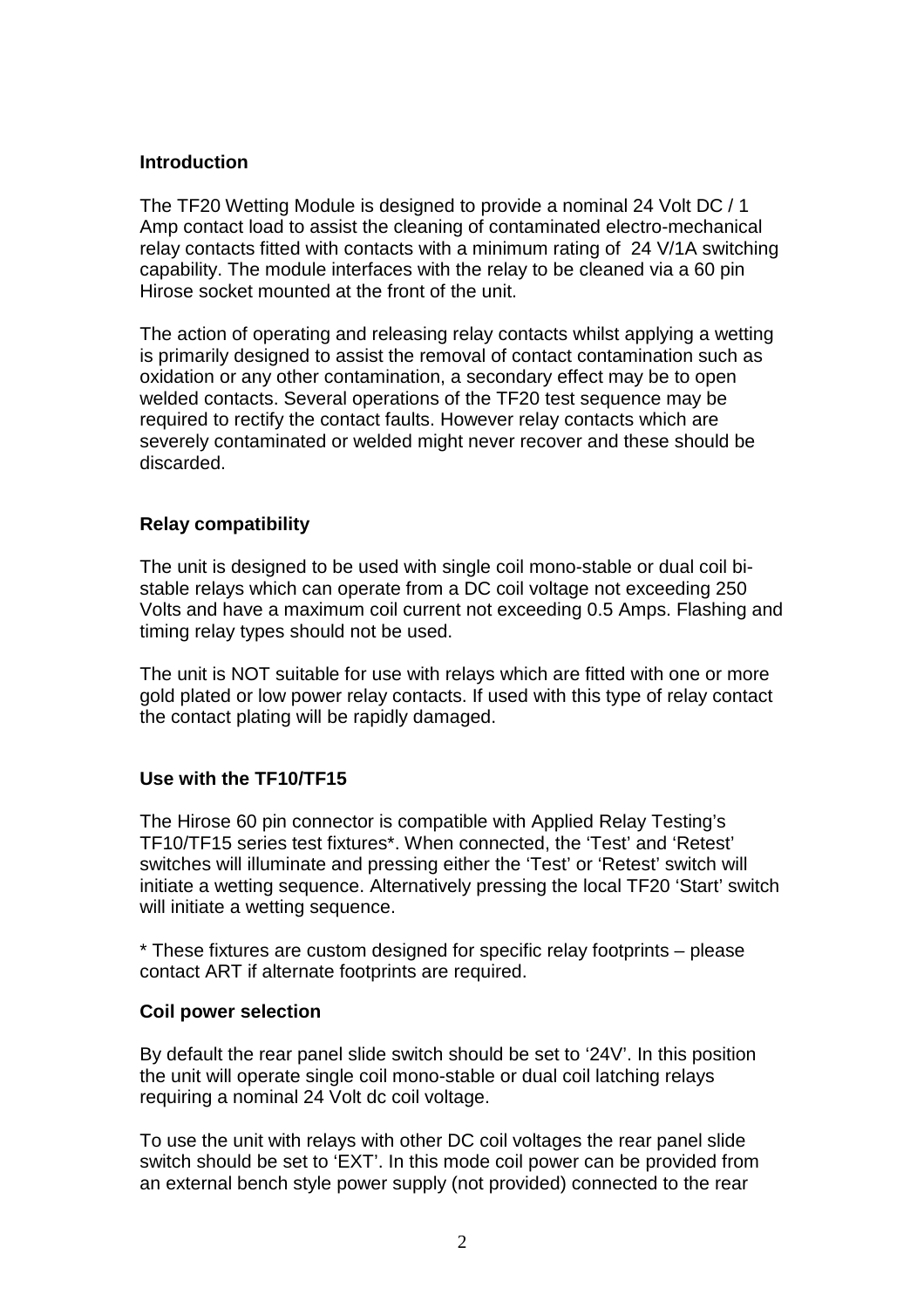panel red (+ve) and black (-ve) 4mm terminals. Internal protection will disable the coil power should the polarity of the external power supply be reversed.

Relays which require an AC only coil drive are not suitable for use with this unit.

## **Contact status LEDs**

During the wetting sequence, the top panel indicates the status of the relay contacts an up to 4 change over contacts. An LED illuminates when the associated device contact is closed. At the end of the contact wetting sequence the LEDs will all extinguish regardless of the relay contact state.

## **Powering up the TF20**

The unit is powered from an external mains operated 24V dc power supply. The inlet to this power supply uses a figure of 8 power lead (supplied) which should be connected to a mains socket using a plug fitted with a 3A fuse. The outlet power connector of this supply should be connected to the TF20 rear panel 2.1mm power inlet (centre positive).

The power supply provides the power to the contact loads, system control circuitry and optionally the device coil(s). Internal protection will disable the power supply should the polarity of the external power supply be reversed. If the power supply is replaced then a substitute 24V/5A DC supply may be used.

The TF20 power can then be enabled using the rear top panel 'Power' rocker switch, the accompanying green power LED will illuminate and the internal cooling fan will operate.

Caution: To avoid damage to the unit or PSU do not obstruct the vents whilst power is applied.

### **Test sequence**

Momentarily press the 'Start' or TF10/15 'Test' or 'Retest' switch to commence the wetting sequence. Any further presses of one or more of these switches will be ignored until the sequence finishes at which time the status of the switches will once again be monitored.

The unit applies the wetting load to the closed contacts of the relay under test.

A burst of 20 coil operating pulses will be applied alternatively to the SET and RESET coil (if fitted) in such a way that either single coil mono-stable or dual coil latching relays can by cycled automatically.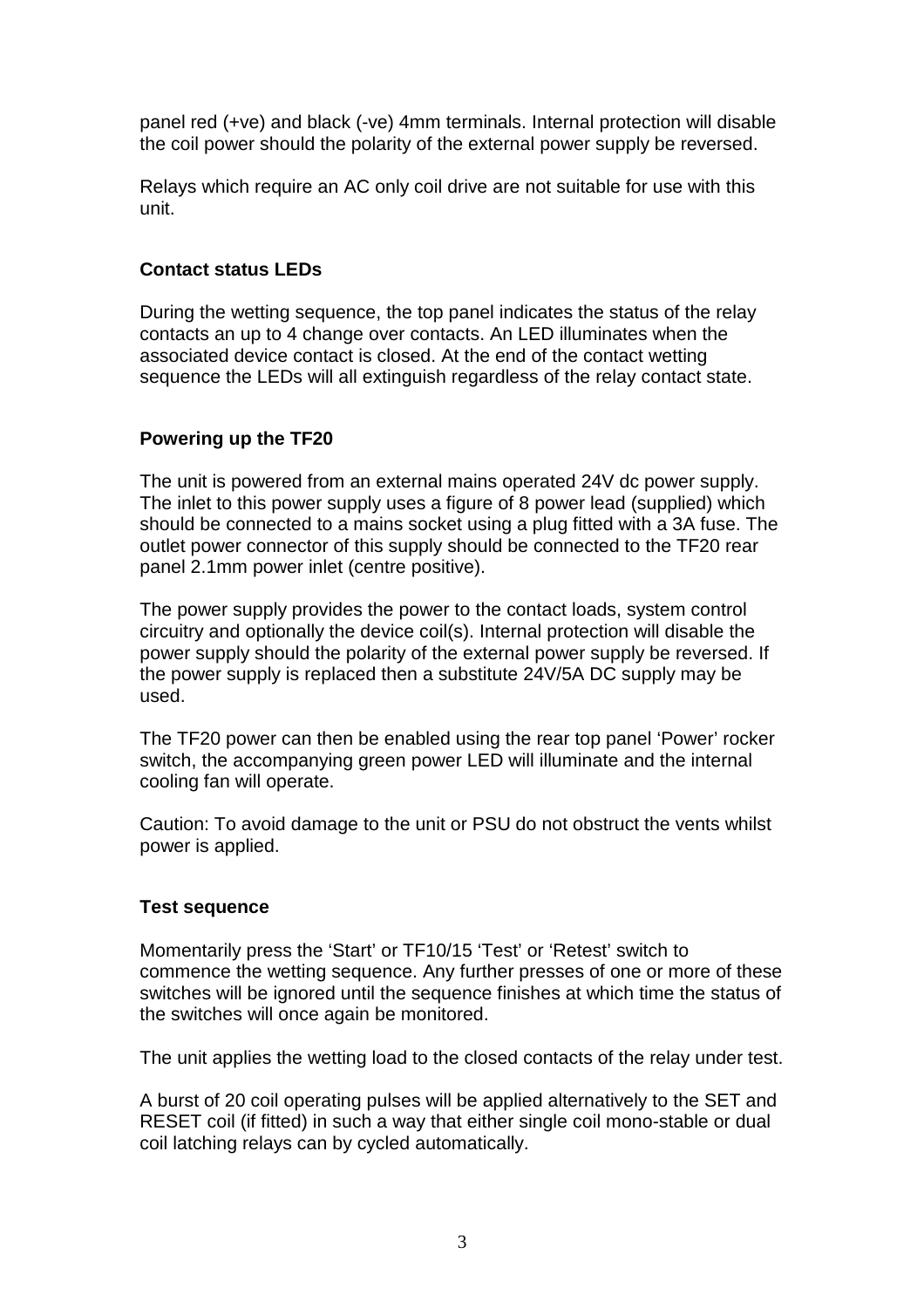The top panel yellow LEDs monitor up to four Normally Open (NO) and four Normally Closed (NC) contacts. During the test sequence contact status LEDs will indicate if contact load current is flowing in the relay under test.

An LED which is permanently enabled indicates:

- a contact weld
- damaged relay coil
- insufficient coil voltage
- relay coil cannot be operated from a DC coil power supply.

An LED which is permanently disabled indicates:

- the contact is still contaminated
- the device under test does not have a contact in that position
- damaged relay coil
- insufficient coil voltage
- relay coil cannot be operated from a DC coil power supply.

If required the wetting process can be repeated as required to see if the relay contact begins to operate correctly.

After 20 device cycles the unit will remove power from the device coils and contact loads. The fan continues to operate until the power switch is turned off to allow any internal heat built up in the contact load resistors to be dissipated. Whilst the wetting load is being applied the fan in the external power supply may also operate.

#### **Connector pin assignments**

#### **Power inlet**

| <b>Pin</b> | <b>Description</b> |
|------------|--------------------|
| Centre     | $+24V$             |
| Outer      | n۷                 |

#### **External coil interface**

| <b>Pin</b>   | <b>Description</b> |
|--------------|--------------------|
| Red          | 0-250Vdc           |
| <b>Black</b> | ווח                |